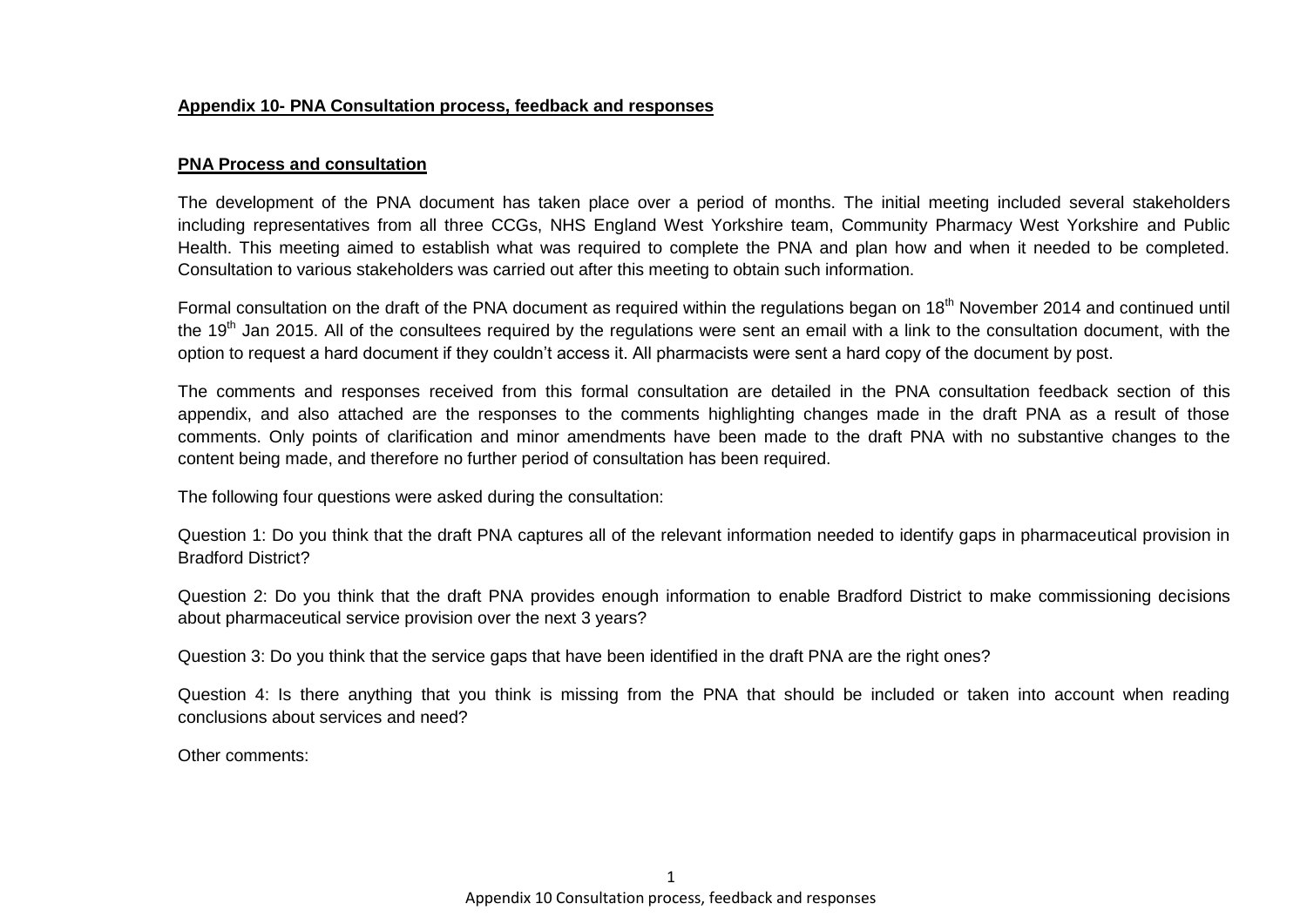| <b>Respondent: 1 Pharmacist</b>                                                                                                                                                    |                |                 |                 |  |  |  |
|------------------------------------------------------------------------------------------------------------------------------------------------------------------------------------|----------------|-----------------|-----------------|--|--|--|
| <b>Question1: Yes</b>                                                                                                                                                              | Question2: Yes | Question 3: Yes | Question 4: No  |  |  |  |
| <b>Other Comments: N/A</b>                                                                                                                                                         |                |                 |                 |  |  |  |
| Public Health Response: N/A                                                                                                                                                        |                |                 |                 |  |  |  |
| <b>Respondent: 2 Pharmacist</b>                                                                                                                                                    |                |                 |                 |  |  |  |
| Question1: Yes                                                                                                                                                                     | Question2:Yes  | Question 3: Yes | Question 4: No  |  |  |  |
| <b>Other Comments: N/A</b>                                                                                                                                                         |                |                 |                 |  |  |  |
| Public Health Response: N/A                                                                                                                                                        |                |                 |                 |  |  |  |
| <b>Respondent: 3 Pharmacist</b>                                                                                                                                                    |                |                 |                 |  |  |  |
| Question1:No                                                                                                                                                                       | Question2:No   | Question 3: No  | Question 4: No  |  |  |  |
| <b>Other Comments:</b>                                                                                                                                                             |                |                 |                 |  |  |  |
| Pharmacy in Haworth offers MUR; Also open until 6.30pm every night during the week and also Saturday mornings 10am-12.30pm.                                                        |                |                 |                 |  |  |  |
| We would be more than happy to offer any services commissioned if we were asked to do so. Promotion of current services is key!                                                    |                |                 |                 |  |  |  |
| <b>Public Health Response:</b>                                                                                                                                                     |                |                 |                 |  |  |  |
| The above changes have been made to appendix 8 and appropriate maps.                                                                                                               |                |                 |                 |  |  |  |
| <b>Respondent: 4 Pharmacist</b>                                                                                                                                                    |                |                 |                 |  |  |  |
| Question1:Yes                                                                                                                                                                      | Question2: Yes | Question 3: Yes | Question 4: Yes |  |  |  |
| <b>Other Comments:</b>                                                                                                                                                             |                |                 |                 |  |  |  |
|                                                                                                                                                                                    |                |                 |                 |  |  |  |
| Appendix 2: Our pharmacy offers Medicines Use Reviews but is not listed as doing so.                                                                                               |                |                 |                 |  |  |  |
| Appendix 3: Our pharmacy does offer Supervised Methadone, but does not currently have any clients using this service<br>Appendix 4a: Our pharmacy now accepts sharps for disposal. |                |                 |                 |  |  |  |
|                                                                                                                                                                                    |                |                 |                 |  |  |  |
| <b>Public Health Response:</b>                                                                                                                                                     |                |                 |                 |  |  |  |
| The above changes have been made to the appropriate maps.                                                                                                                          |                |                 |                 |  |  |  |
| <b>Respondent: 5 Pharmacist</b>                                                                                                                                                    |                |                 |                 |  |  |  |
| Question1:Yes                                                                                                                                                                      | Question2:Yes  | Question 3: Yes | Question 4: Yes |  |  |  |
| <b>Other Comments: N/A</b>                                                                                                                                                         |                |                 |                 |  |  |  |
| Public Health Response: N/A                                                                                                                                                        |                |                 |                 |  |  |  |
|                                                                                                                                                                                    |                |                 |                 |  |  |  |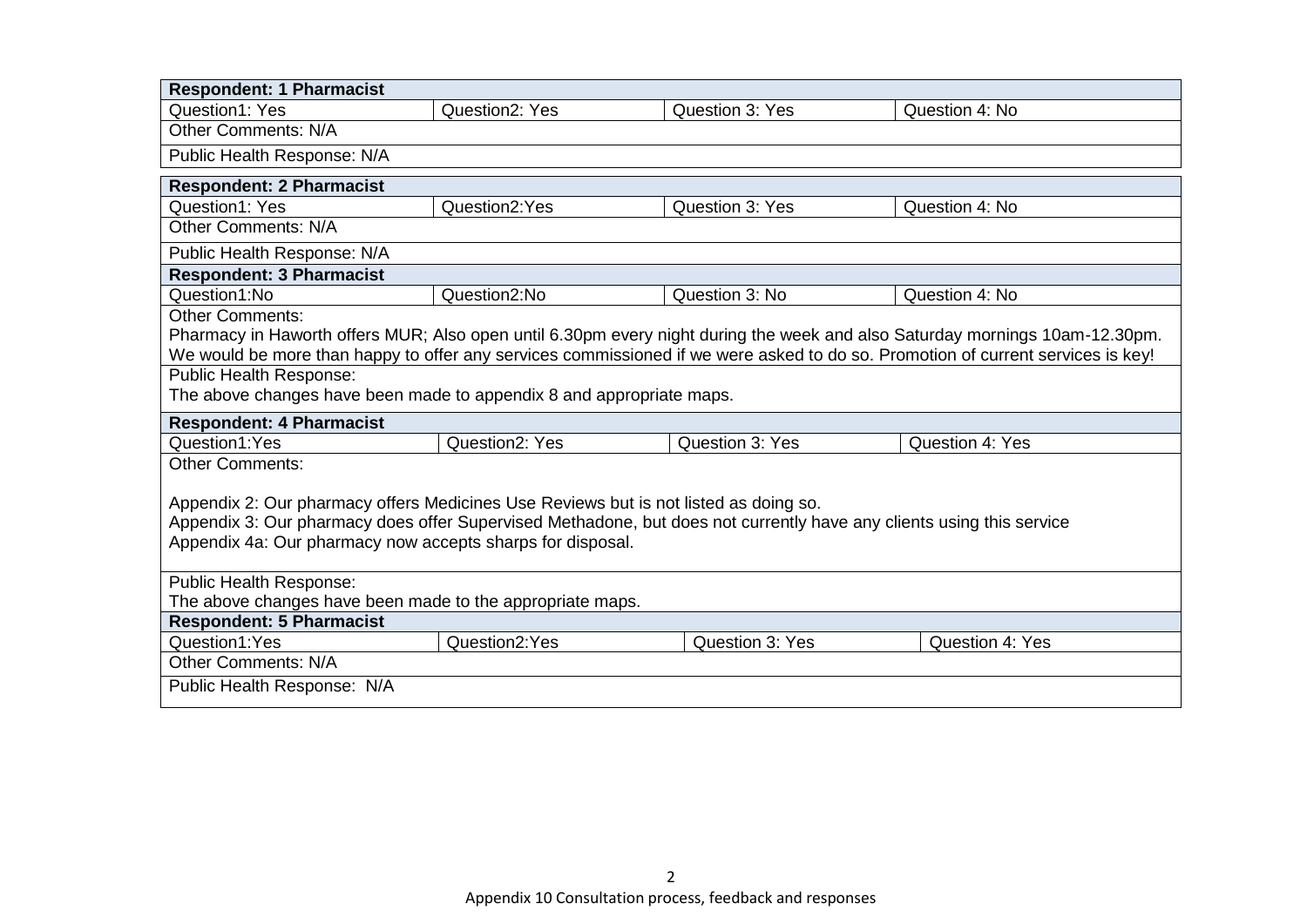| <b>Respondent: 6 Pharmacist</b>                                                                                                                                        |                                                                                                                           |                 |                                                                                                                                       |  |  |
|------------------------------------------------------------------------------------------------------------------------------------------------------------------------|---------------------------------------------------------------------------------------------------------------------------|-----------------|---------------------------------------------------------------------------------------------------------------------------------------|--|--|
| <b>Question1: Yes</b>                                                                                                                                                  | <b>Question2: Yes</b>                                                                                                     | Question 3: Yes | Question 4: No                                                                                                                        |  |  |
| <b>Other Comments:</b>                                                                                                                                                 |                                                                                                                           |                 |                                                                                                                                       |  |  |
| I think all of the relevant areas has been covered and existing contractor can provide any other services that need commissioning                                      |                                                                                                                           |                 |                                                                                                                                       |  |  |
| Public Health Response: N/A                                                                                                                                            |                                                                                                                           |                 |                                                                                                                                       |  |  |
| <b>Respondent: 7 Pharmacist</b>                                                                                                                                        |                                                                                                                           |                 |                                                                                                                                       |  |  |
| Question1:Yes                                                                                                                                                          | Question2: Yes                                                                                                            | Question 3: Yes | Question 4: No                                                                                                                        |  |  |
| <b>Other Comments: N/A</b>                                                                                                                                             |                                                                                                                           |                 |                                                                                                                                       |  |  |
| Public Health Response: N/A                                                                                                                                            |                                                                                                                           |                 |                                                                                                                                       |  |  |
| <b>Respondent: 8</b>                                                                                                                                                   |                                                                                                                           |                 |                                                                                                                                       |  |  |
| Question1: Yes                                                                                                                                                         | Question2:Yes                                                                                                             | Question 3: Yes | Question 4: No                                                                                                                        |  |  |
| <b>Other Comments:</b>                                                                                                                                                 |                                                                                                                           |                 |                                                                                                                                       |  |  |
| A minor ailments scheme needs to be commissioned in every district. In addition, independent prescribing pharmacists should be                                         |                                                                                                                           |                 |                                                                                                                                       |  |  |
| allowed to use their prescribing skills.                                                                                                                               |                                                                                                                           |                 |                                                                                                                                       |  |  |
| <b>Public Health Response:</b>                                                                                                                                         |                                                                                                                           |                 |                                                                                                                                       |  |  |
|                                                                                                                                                                        |                                                                                                                           |                 | Pharmacy first is the new minor ailments scheme which was originally rolled out by Bradford City CCG; it has also now been rolled out |  |  |
| among Airedale, Wharfedale and Craven CCG as part of a one year pilot which commenced in September 2014.                                                               |                                                                                                                           |                 |                                                                                                                                       |  |  |
| Respondent: 9 NHS England (West Yorkshire area team)                                                                                                                   |                                                                                                                           |                 |                                                                                                                                       |  |  |
| Question1: Yes                                                                                                                                                         | Question2: No                                                                                                             | Question 3: Yes | Question 4: Yes                                                                                                                       |  |  |
| <b>Other Comments:</b>                                                                                                                                                 |                                                                                                                           |                 |                                                                                                                                       |  |  |
|                                                                                                                                                                        |                                                                                                                           |                 | Section 2- exemption criteria listed are incorrect under the current regulations. For example the 100 hour and one stop primary care  |  |  |
| centre exemptions no longer exist.                                                                                                                                     |                                                                                                                           |                 |                                                                                                                                       |  |  |
| Section 4.2- there has been more than one advanced services for a number of years now and this section does not reflect that.                                          |                                                                                                                           |                 |                                                                                                                                       |  |  |
| Section 4.3- not all of the services listed here are actually enhanced services as described in the regulations. Some are locally                                      |                                                                                                                           |                 |                                                                                                                                       |  |  |
| commissioned services through CCGs (Pharmacy first). There are also likely to be some pharmacies offering the pharmacy Urgent                                          |                                                                                                                           |                 |                                                                                                                                       |  |  |
| Repeat Medications Service (PURMS). None of this detail is provided here.                                                                                              |                                                                                                                           |                 |                                                                                                                                       |  |  |
| Section 5- Introduction- the gap identified by the previous PNA was not filled by the introduction of the 100 hour application exemption,                              |                                                                                                                           |                 |                                                                                                                                       |  |  |
| this was already in place when the last PNA was written. It may well have been filled by applicants opening under the criteria however,<br>so you may wish to clarify. |                                                                                                                           |                 |                                                                                                                                       |  |  |
| Section 5- potential commissioning gaps - no mention is made as to whether these gaps can be filled (and therefore the need met) by                                    |                                                                                                                           |                 |                                                                                                                                       |  |  |
| current pharmacies or whether new applications should be expected to fill this.                                                                                        |                                                                                                                           |                 |                                                                                                                                       |  |  |
| General comment- there is a constant reference in the document to community Pharmacy but suspect you may actually be referring to                                      |                                                                                                                           |                 |                                                                                                                                       |  |  |
| Community Pharmacy West Yorkshire, the local pharmaceutical representative committee. Again, clarity is required.                                                      |                                                                                                                           |                 |                                                                                                                                       |  |  |
|                                                                                                                                                                        |                                                                                                                           |                 |                                                                                                                                       |  |  |
|                                                                                                                                                                        | General comment- all of the maps still show the word LEGEND rather than KEY which should be amended in the final version. |                 |                                                                                                                                       |  |  |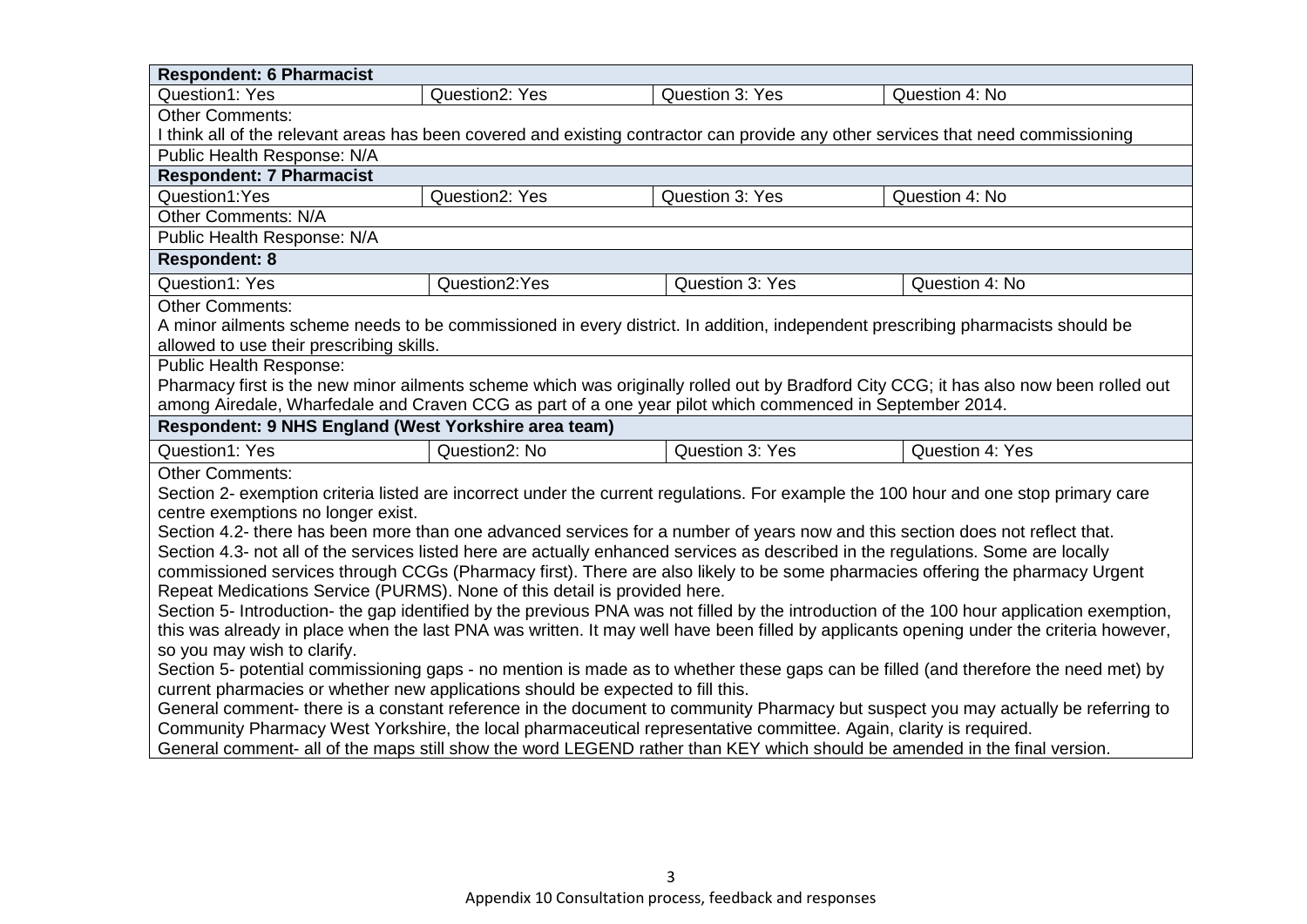Public Health Response: Section 2- the second paragraph has been amended to reflect the current legislation Section 4.2 added new advanced services to this section and added to appendix 8 and added 3 maps to reflect this. Section 4.3 – pharmacy first moved to locally commissioned service, and added the PURM service to the section, and adding the service to appendix 8 and producing a map to show which services provide the service. Section 5- this has been clarified Section5- the potential commissioning gaps identified within the PNA are from Public Health commissioners, which are desirable commissioning intentions however due to restraints on budgets, and lack of current need as this service could currently be being met by another service provider, there is no current plan to commission this service, this is the same for health checks. General comment- this has been clarified General comment- this has been amended in the final version **Respondent: 10 on behalf of a pharmaceutical company** Question1:Yes Question2:Yes Question 3: Yes Question 4: Yes Other Comments: No Specifics on future funding streams for Pharmacy services. Some good intentions; re; services e.g. alcohol and health checks but no clear idea how to progress. Public Health Response: There were no specific gaps identified from the PNA, the potential gaps for the future are more desirable and don't fit a specific need currently in the population, and with the current budget restraints, funding is not available to progress any further at this stage. **Respondent: 11 Local Medical Committee (LMC)** Question1: N/A  $\bigcup$  Question2:N/A  $\bigcup$  Question 3: N/A  $\bigcup$  Question 4: N/A Other Comments: Members of YORLMC Ltd have had the opportunity to consider the above (Bradford PNA) and wish to make the following comments: Members considered it entirely appropriate that all pharmacies should be required to accept sharps With regard to the Medicine Use Review (MUR), Members note that there is a cap on activity, with each accredited premise being allowed to undertake a maximum of 400 MURs per year. However there is no information provided about how quality in monitored and although reference is made to an accreditation process further information would provide helpful context. Public Health Response: All pharmacists are able to accept sharps if they wish to do so, it is not compulsory and there is currently no monetary incentive to do so. There are however over 70 pharmacies providing this service and if you look at appendix 4a, you will see there is a good distribution of this service. Pharmacists have to successfully an assessment in order to be able to carry out MURs, there are a number of other quality checks including data collection and procedures in place to deal with issues. This has been amended on the final version of the PNA however more information can be found at<http://psnc.org.uk/wp-content/uploads/2013/06/MUR-Guidance-Oct-2013.pdf>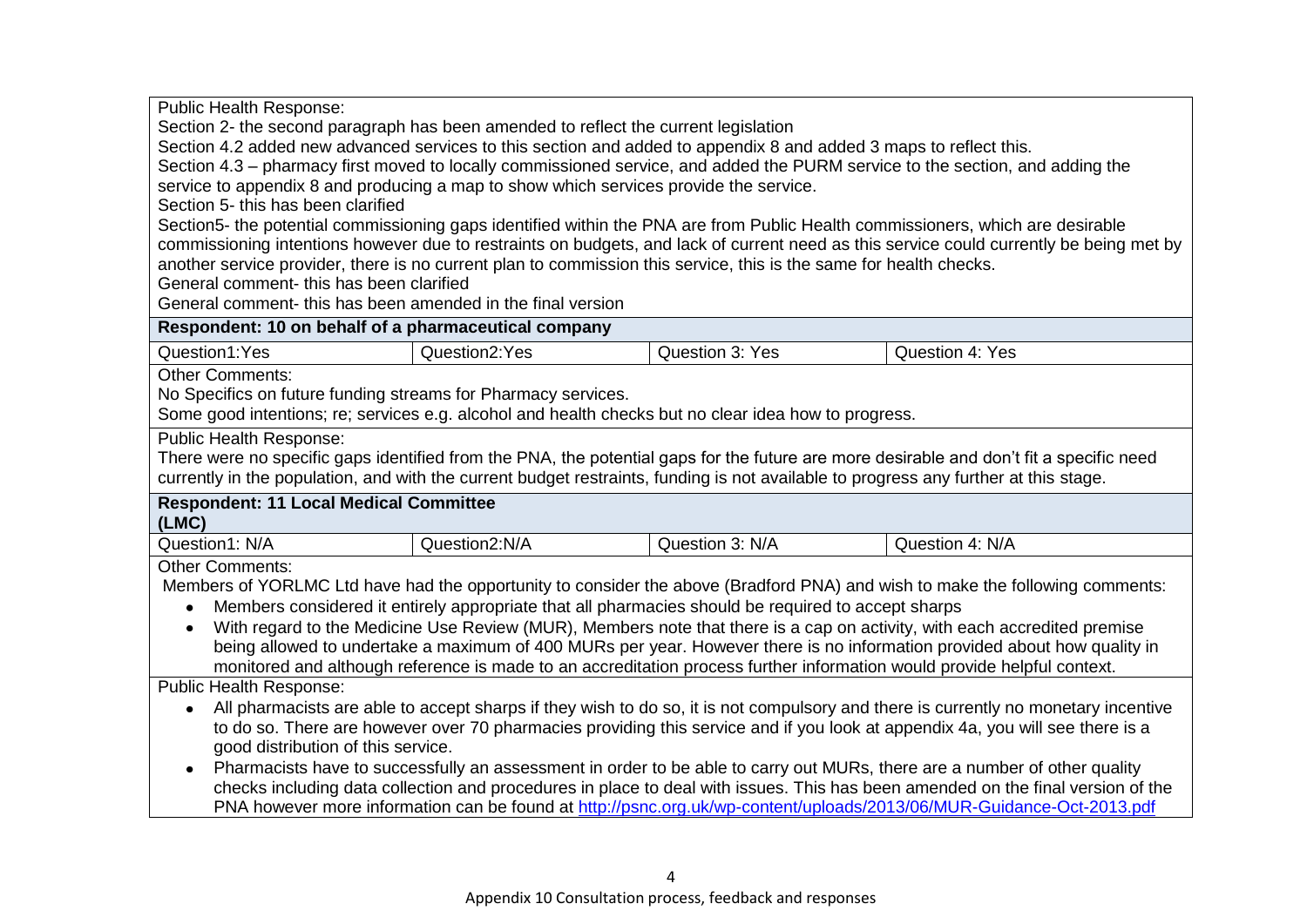| Respondent: 12 Community Pharmacy West Yorkshire |               |                 |                      |  |
|--------------------------------------------------|---------------|-----------------|----------------------|--|
| Question1:No                                     | Question2: No | Question 3: Yes | Yes<br>Question 4: Y |  |

Other Comments:

Community Pharmacy West Yorkshire is pleased to see that the draft PNA reflects our view that Bradford Metropolitan District has an excellent spread of pharmaceutical services. It is encouraging that respondents also expressed no concerns about the current number or location of pharmacies across the district. We agree that it is the case that there are sufficient pharmacies geographically spread so that there are no gaps in provision for Necessary Services.

We also agree with the sentiment expressed in Section 6 that there are no gaps identified in relation to Other Relevant Services either in the mapping exercises undertaken or from stakeholder responses.

Community Pharmacy West Yorkshire supports the overall content and sentiment expressed in the draft PNA but have a number of suggestions as to how it could be improved in line with the regulatory requirements.

With reference *to "The National Health Service (Pharmaceutical and Local Pharmaceutical Services) Regulations 2013"*:

## **Schedule 1 – Information to be contained in pharmaceutical needs assessments**

Paragraph 6. How the assessment was carried out. Community Pharmacy West Yorkshire are confident that these points have been taken in to account but do not believe this has been explained clearly enough in the draft PNA. The PNA should include an **explanation** of how the assessment was carried out, and in particular; how it has determined what the localities are in its area and the differing needs of these localities and how it has taken in to account the different needs of people who share a protected characteristic.

The draft PNA clearly meets Paragraph 1 and Paragraph 3 (statements of 'Necessary services: current provision' and 'Other relevant services; current provision') but is not, in our view, explicit enough when explaining the position taken on gaps in provision. We suggest that terminology from the regulations is used to add to the clarity of the document for one of its significant purposes; market entry. The sentiment of the draft PNA could be summarised with the following statements which we would suggest should be added to the final version

- "There are no current gaps in the provision of necessary services in the area of the Health and Wellbeing Board"
- "There are no current gaps in the provision of other relevant services in the area of the Health and Wellbeing Board"  $\bullet$
- "The PNA has not identified any future needs which could not be met by pharmacies already currently on the pharmaceutical list which would form part of its commissioning intentions."

## **Part 2 – Pharmaceutical needs assessment**

Regulation 9(1). Community Pharmacy West Yorkshire also believes that all areas of Bradford have a reasonable choice of pharmaceutical services and we are not aware of any stakeholder views to the contrary. If this is the case then this should be made clear in the body of the PNA to help meet Regulation 9(1)(b).

Regulation 9(2). We are not aware of any expected significant changes to demography, population size or changes to the health or wellbeing in the area which would mean, within the life of this PNA, that there would be a future need for additional pharmaceutical services for which there is a planned intention to commission. If this is supported by the PNA we would recommend including a statement to the following effect: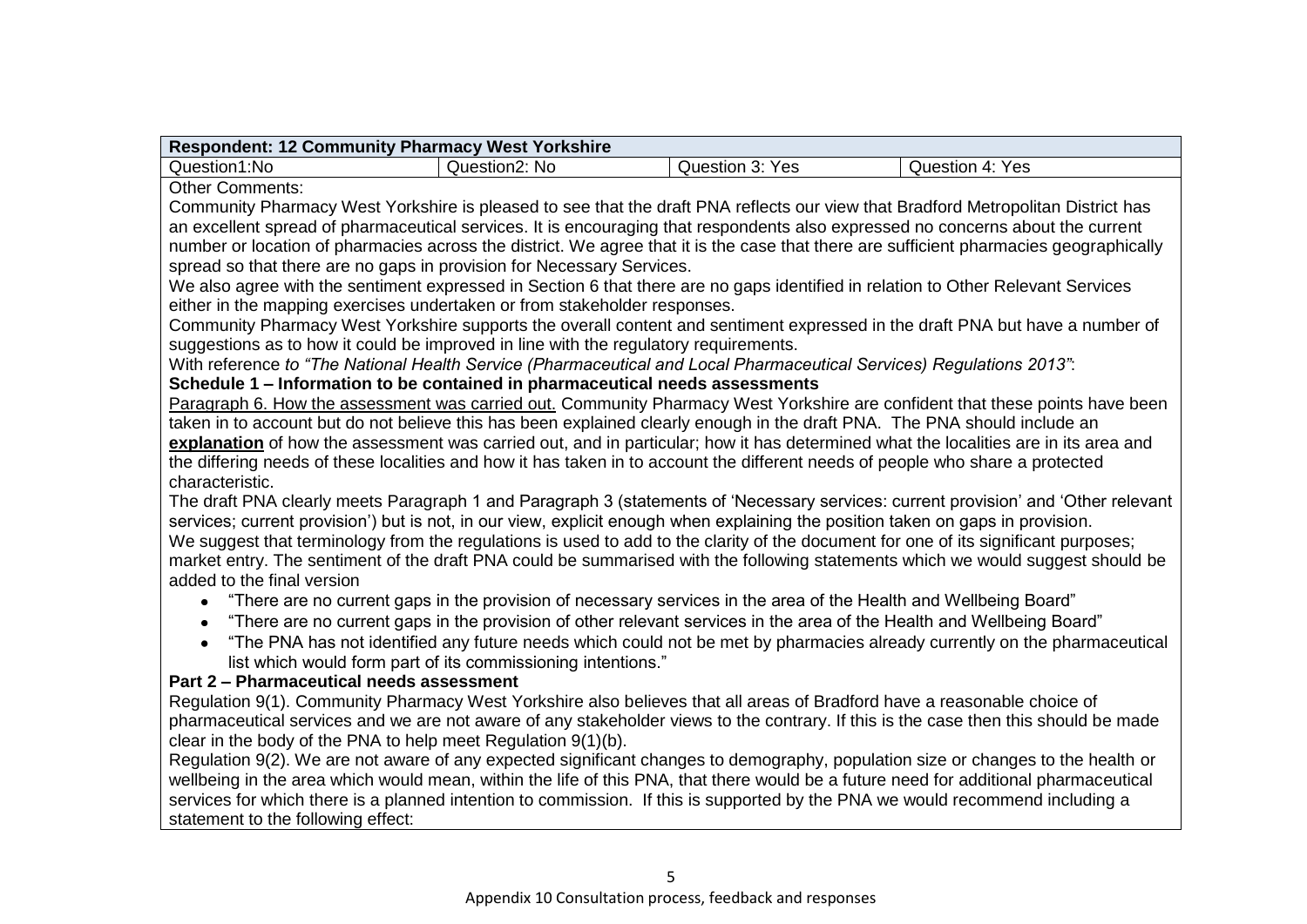"The PNA, having regard to likely changes to the number of people requiring pharmaceutical services, the demography of the area and the risks to the health and wellbeing of people in the area, has not identified any future needs which are not already met by providers currently on the pharmaceutical list"

# **Points of accuracy**

References are with regards to the draft PNA.

Section 1 – Executive Summary.

Paragraph 1. Supplementary statements can only be made about the provision of pharmaceutical services. They cannot be used to describe changes in the need for pharmaceutical services. The Health and Wellbeing Board is only required to consider a revised assessment if there is a significant change to the need for pharmaceutical services. This should be clarified in the final version of the PNA. It is correctly defined in Section 2.

Paragraph 2. There is not an exception for applications for needs not foreseen in the PNA. 'Exceptions' has a particular regulatory definition in this context and this is not included. There is a regulatory test called 'unforeseen benefits' but this is not an excepted application.

The quotation used "Health Lives, Healthy People" is now five years old and has been superseded by the formation of Public Health England. Its effectiveness here is limited.

## Section 2 – Background and Introduction

Paragraph 2. This paragraph is now out of date. Exemption criteria no longer exist. The only 'exception' still in force from those listed is that for distance selling premises applications.

#### Section 4.2 – Advanced Services

There are currently four advanced services:

- Medicine Use Review
- New Medicine Service
- Appliance Use Review
- Stoma Appliance Customisation

Further details can be found here http://psnc.org.uk/services-commissioning/advanced-services/

## Section 4.3 – Enhanced Services

The term 'Enhanced Services' when used to describe pharmaceutical services only refers to those which are commissioned by NHS England. The only 'enhanced services' in Section 4.3 are:

- Palliative Care
- Medication Administration Record

All other services are Locally Commissioned Services but should not be referred to as 'enhanced services'. We suggest it would be useful for the commissioning organisation of each service to be made clear with the PNA.

## **Pharmacy First – Self Care**

The Pharmacy First service is not 'managed' by Community Pharmacy West Yorkshire. It is 'administered' by Community Pharmacy West Yorkshire. It is commissioned by NHS Bradford City CCG and NHS Airedale, Wharfedale and Craven CCG.

The purpose of this service is to provide the local population with rapid access to a pharmacist who can give self-care advice on a range of minor ailments; releasing capacity in general practice or other health care environment (i.e. A&E or Out of Hours service).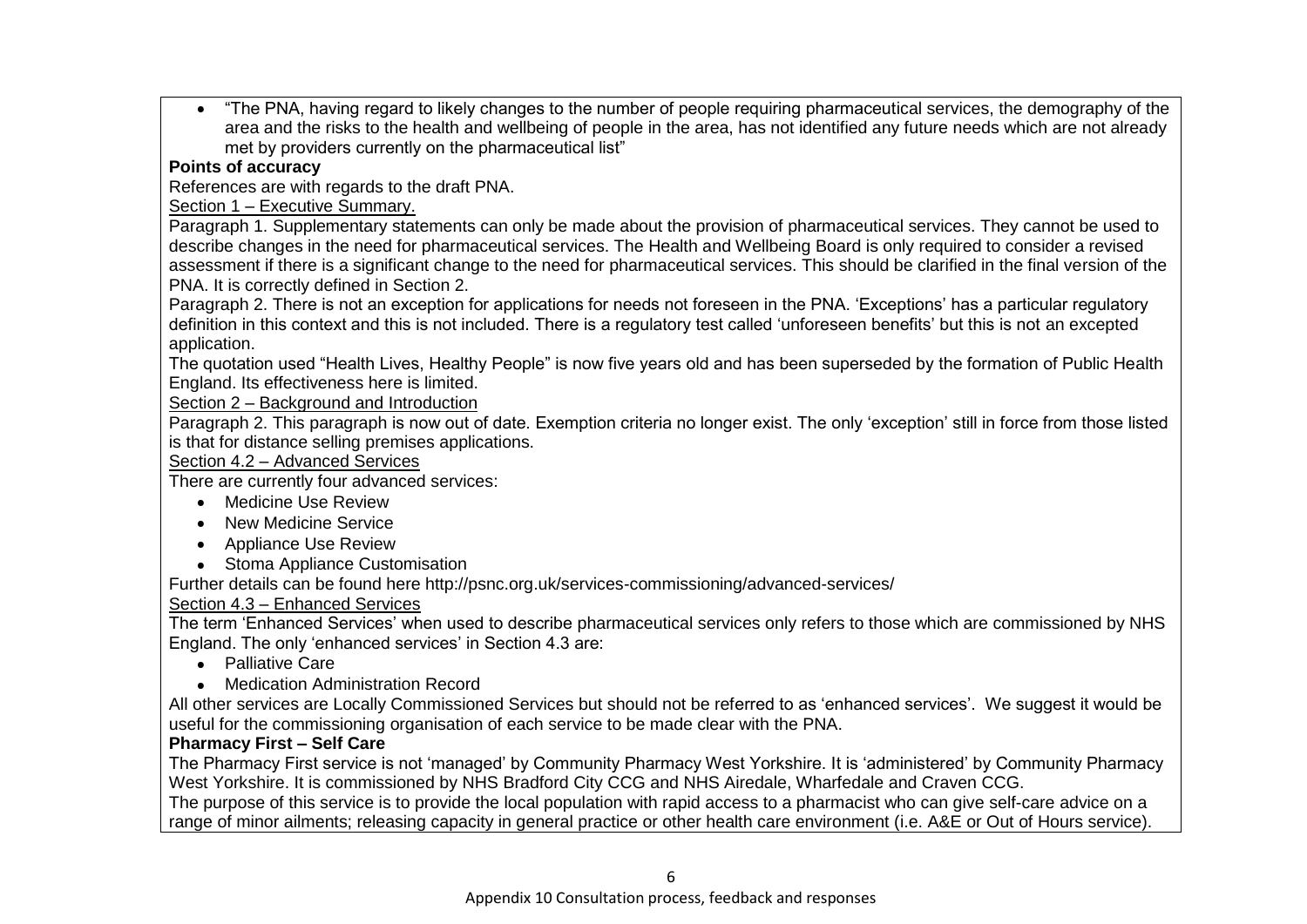Patients are provided with advice from a pharmacist, given printed information where appropriate and, where necessary, supplied medication from a defined formulary. Medication supplied will be free of charge to those exempt from prescription charges. The conditions are managed, not treated (medication is not always supplied)

Twelve conditions covered, Cough, Cold, Earache, Sore throat, Threadworms, Teething, Athletes foot, Thrush, Hay fever, Fever, Blocked nose, Sprain or Strain

### **Emergency Hormonal Contraception**

The description of who can provide this service is not correct. Pharmacies are commissioned to provide the service. The service can only be provided from commissioned pharmacies. For the commissioned pharmacy to provide the service there must be a pharmacist who has completed the required competency assessments.

There are two distinct services (EHC and EHC Plus – where the service must be available throughout the whole opening times of the pharmacy)

## **Chlamydia Testing**

This service is currently only commissioned through pharmacies who are already providing the EHC Plus service.

## **Supervised Methadone Consumption**

There is no required training to deliver this service. Pharmacists must be competent to deliver it and must complete a competency assessment before doing so.

The number of pharmacies delivering each of these services listed in the PNA does not match the records we hold:

|                            | Numbers of      | Numbers of             |
|----------------------------|-----------------|------------------------|
| Service                    | Pharmacies from | <b>Pharmacies from</b> |
|                            | PNA             | <b>CPWY</b> Info       |
| <b>Stop Smoking</b>        | 25              | 24                     |
| EHC                        | 39              | 40                     |
| Supervision                | 135             | 136                    |
| Supervision Active 105     |                 | 127                    |
| Needle Exchange            | 45              | 43                     |
| <b>Sharps Disposal</b>     | 76              | 100                    |
| <b>Frontline Staff Flu</b> | 44              | 40                     |

Section 5 – Identified Gaps in Service Provision

The first sentence of the last paragraph is unclear.

#### Appendices

Appendix 5f is missing from the draft document.